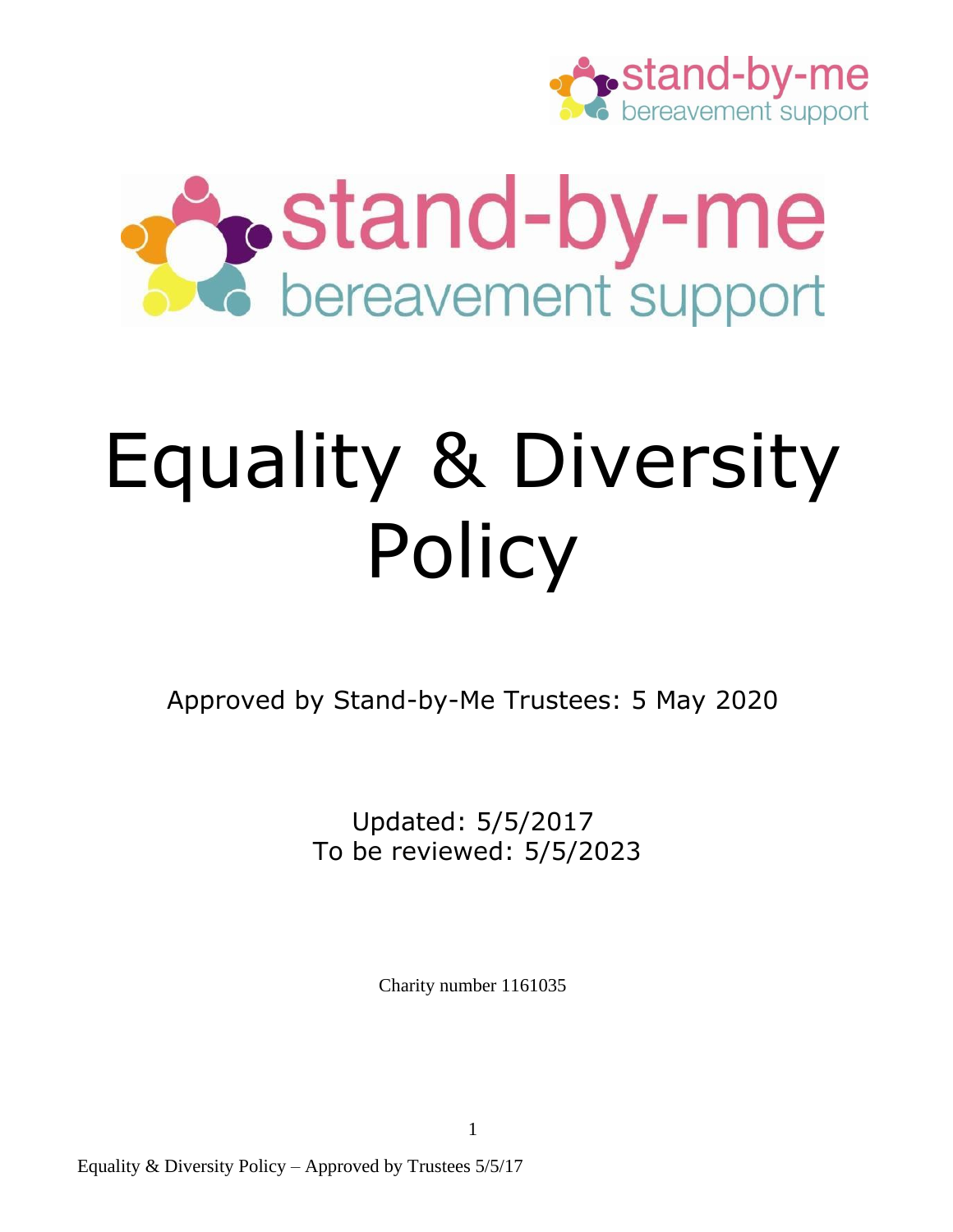

# **Index**

| 1.0 | <b>Policy Brief &amp; Purpose</b> | Page 3 |
|-----|-----------------------------------|--------|
| 2.0 | <b>Statement of values</b>        | Page 3 |
| 3.0 | <b>Discrimination</b>             | Page 3 |
| 4.0 | <b>Statement of intent</b>        | Page 4 |
| 5.0 | Legislation                       | Page 5 |
| 6.0 | Implementation                    | Page 5 |
| 7.0 | <b>Review</b>                     | Page 6 |
| 8.0 | <b>Appendix A</b>                 | Page 7 |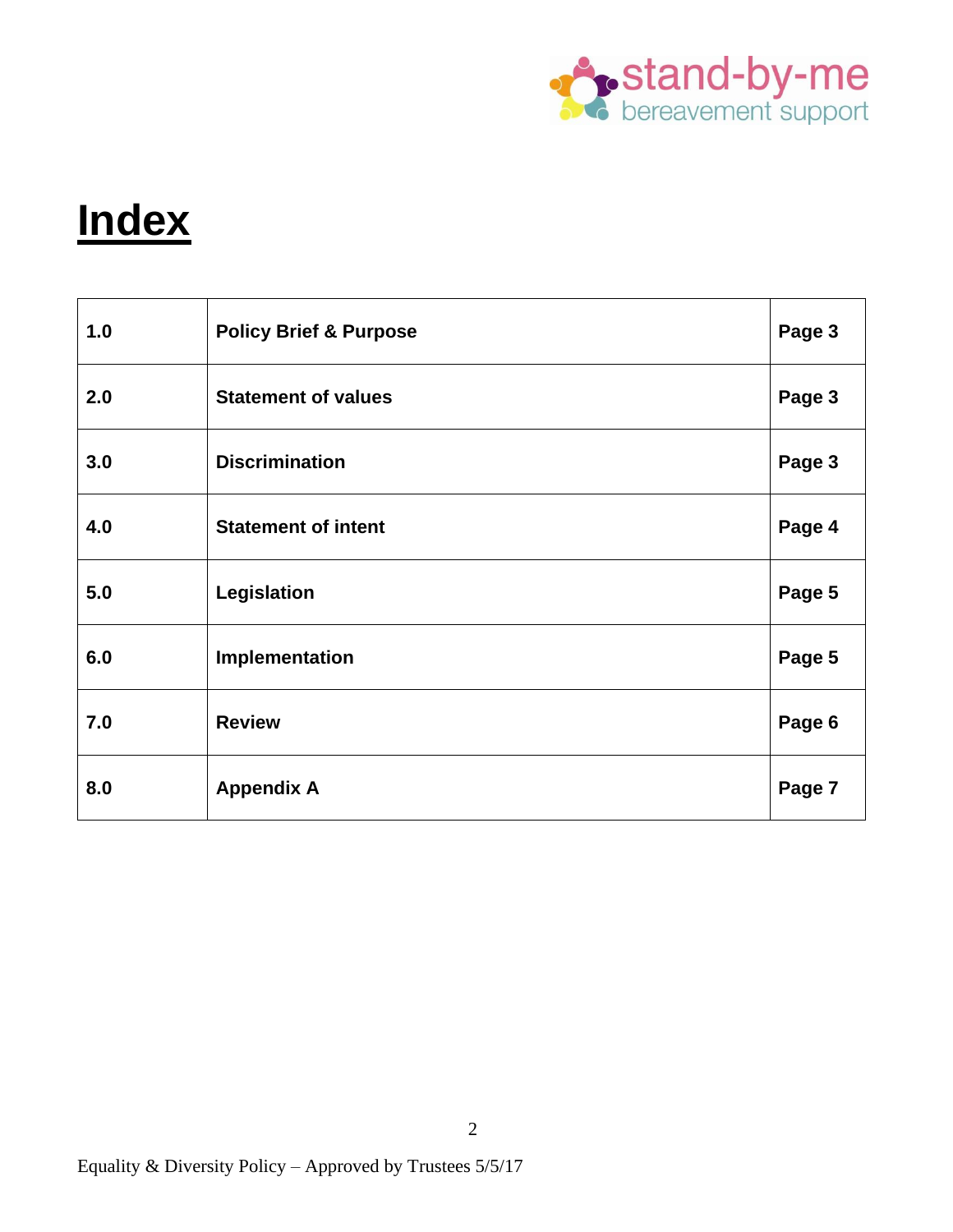## **1.0. Policy Brief & Purpose**

Stand-by-me is committed to equality in its provision of services and in all its employment practices, policies and procedures. This includes recruitment, training, remuneration and promotion and equal terms and conditions of employment. It is committed to the creation of a non-discriminatory working environment.

This policy applies to employees whether part-time, full-time, fixed term or temporary, contractors, volunteers and trustees.

### **2.0. Statement of values**

Stand-by-me aims to support bereaved children and young people in North Hertfordshire & Stevenage. We are committed to social justice and working with those who are most excluded and disadvantaged

Stand-by-me celebrates our society as diverse in race, culture, faith and other beliefs, sexuality, abilities, gender and age.

Stand-by-me is committed to challenging disadvantage and inequality, and aims to promote diversity and equality in all areas of its work and structures.

Stand-by-me believes:

- In working towards a just and participatory society
- That all people have equal rights to work towards social justice and to participate in decision-making processes and local action
- That priority should be given to working with communities and groups whose full participation in society is limited by economic disadvantage or discrimination

#### **3.0. Discrimination**

- 3.1. Direct Discrimination is when you treat someone less favourably than others for unlawful means, for example not employing someone because of their gender or disability. Stand-by-me will treat direct discrimination as a disciplinary matter.
- 3.2. Indirect Discrimination is when a policy, practice or procedure that applies to everyone might disadvantage a particular group, and which cannot be justified in relation to the job. Stand-by-me will monitor and regularly review its policies, practices and procedures in order to ensure that they do not disadvantage any particular group.
- 3.3. Discrimination by association is direct discrimination against someone because they associate with another person who possesses one of the applicable protected characteristics (age, disability, gender reassignment,

Equality & Diversity Policy – Approved by Trustees 5/5/17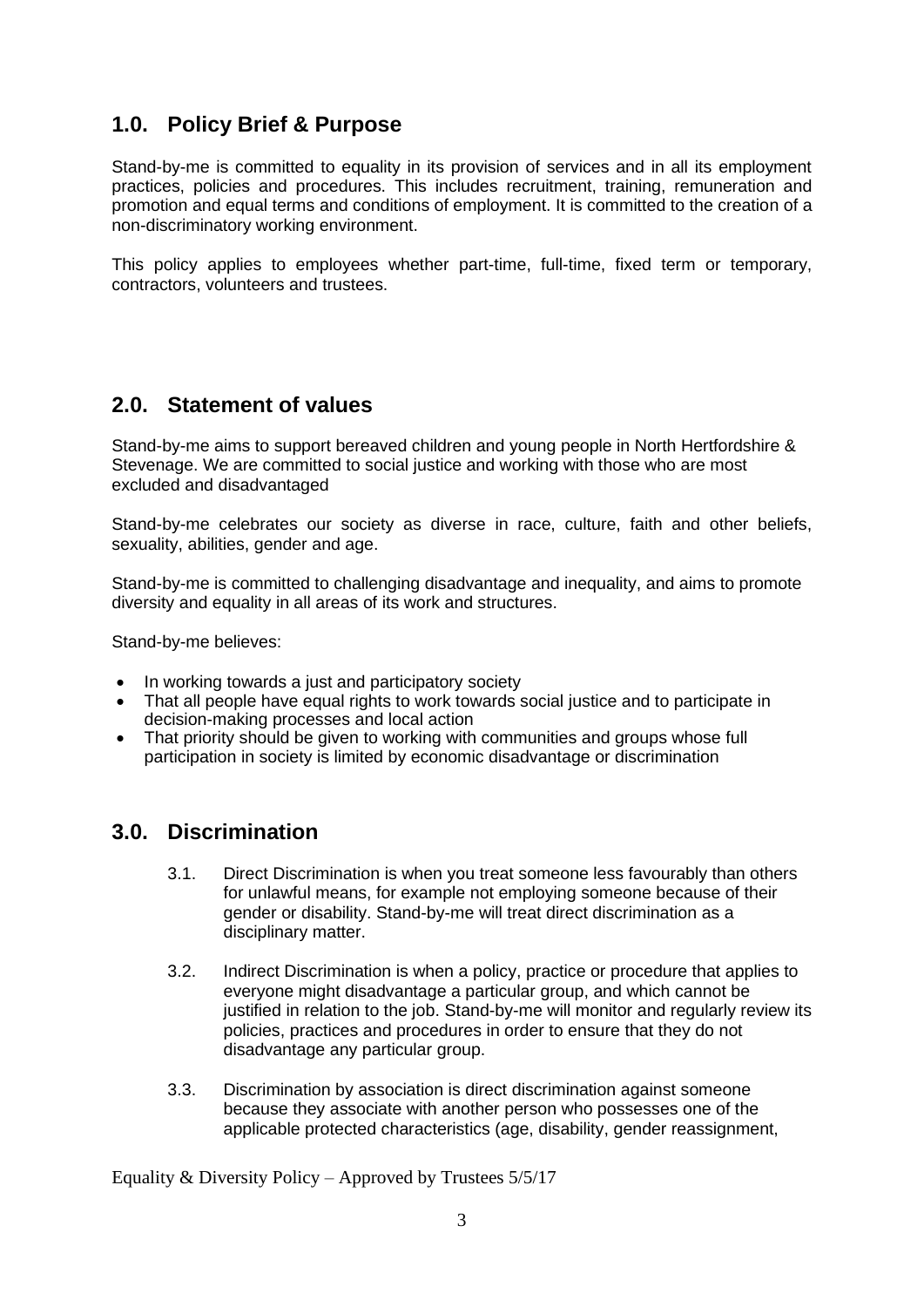

sex, race, religion or belief and sexual orientation). It is unlawful and Standby-me will treat it as a disciplinary manner.

- 3.4. Perception discrimination is direct discrimination against an individual because others think they possess a particular protected characteristic. It applies even if the person does not possess that characteristic. It is unlawful and Stand-by-me will treat it as a disciplinary matter in relation to age, race, religion or belief, sexual orientation, disability, gender reassignment and sex
- 3.5. Harassment is unwanted conduct that violates a person's dignity or creates an intimidating, hostile, degrading, humiliating or offensive working environment. Stand-by-me will treat harassment as a disciplinary matter.
- 3.6. Victimisation is when you treat someone less favourably or discriminate against them because they have pursued or intend to pursue their rights relating to alleged discrimination. Stand-by-me will treat victimisation as a disciplinary matter.
- 3.7. Positive discrimination is unlawful.
- 3.8. Positive action to address imbalances in the workforce is allowed in particular circumstances. Examples would include setting equality targets (but *not*  quotas which are unlawful); encouraging people from particular groups to apply where they are under-represented; training for promotion or skill training for employees from under-represented groups who show potential. Stand-byme will use positive action to address imbalances that are apparent from monitoring data.

#### **4.0. Statement of intent**

- 4.1. Our intention is to ensure that no user of Stand-by-me services, job applicant or employee receives less favourable treatment due to a protected characteristic (i.e. age, disability, gender reassignment, marriage and civil partnership, pregnancy and maternity, race, religion or belief, sex and sexual orientation), unrelated criminal convictions, or membership or nonmembership of a trade union. All employees have a responsibility to cooperate with measures to ensure equal opportunity and non-discrimination.
- 4.2. We aim to create a culture that respects and values each other's differences, that promotes dignity, equality and diversity, and that encourages individuals to develop and maximise their true potential.
- *4.3.* We aim to remove any barriers, bias or discrimination that prevent individuals or groups from realising their potential and contributing fully to Stand-by-me's performance and to develop an organisational culture that positively values diversity.
- 4.4. We are committed wherever practicable, to achieving and maintaining a workforce that broadly reflects the local community in which we operate.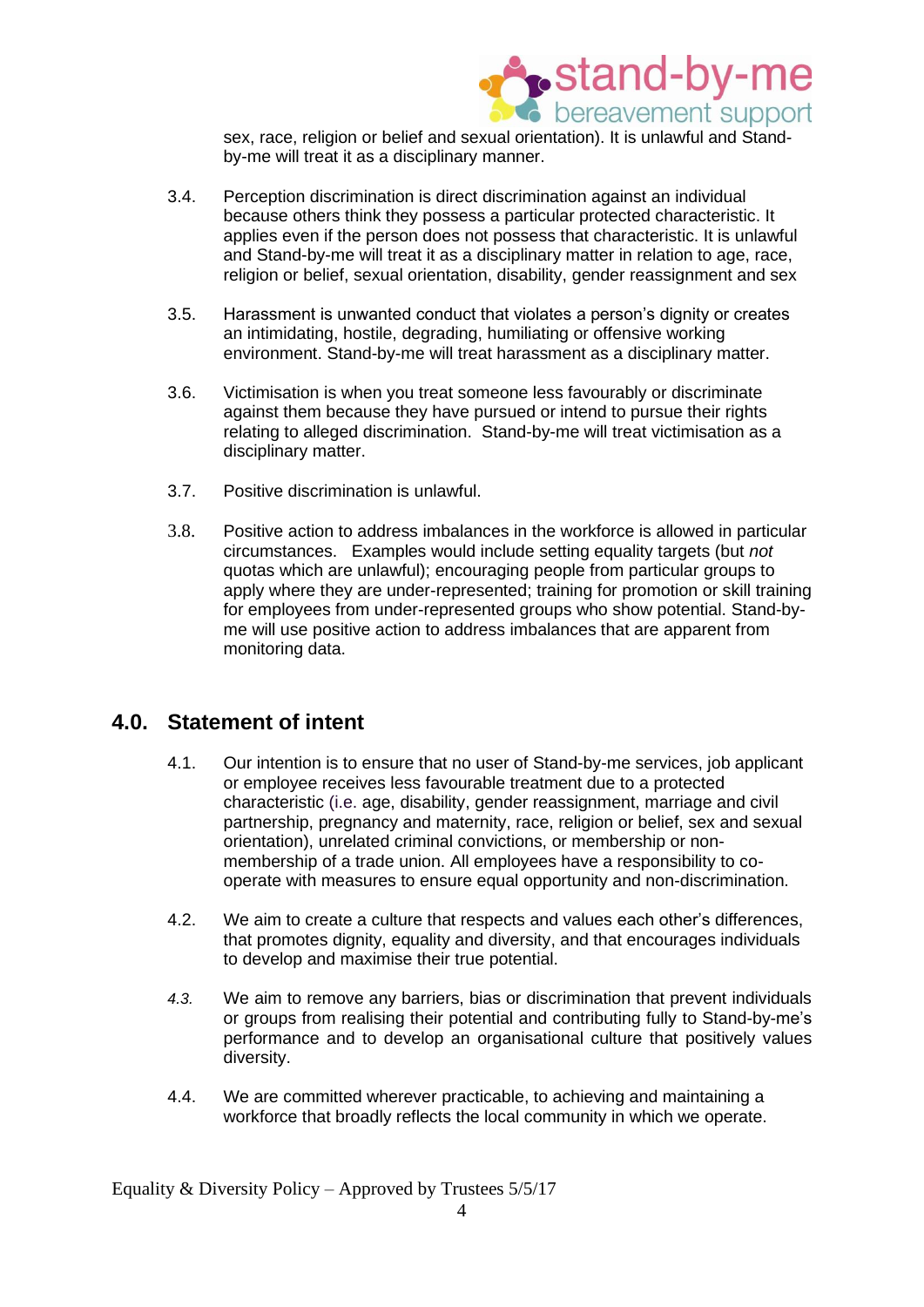

4.5. Every possible step will be taken to ensure that individuals are treated fairly as users of Stand-by-me services and in all aspects of their employment at Stand-by-me.

# **5.0. Legislation**

You should be aware that whilst an employer can be held liable in law for acts of discrimination committed by employees, individual employees can also be held personally liable in law for acts of discrimination that they commit, authorise, contribute to or condone.

You should therefore be aware that the following acts are unlawful and would constitute misconduct or gross misconduct liable to disciplinary action, which may include summary dismissal:

- Discriminating in the course of employment or prospective employment against fellow or future employees in job, transfer or promotion applications on the grounds established in this Equality Policy
- Inducing or attempting to induce employees to practise unlawful discrimination
- Indulging in verbal or physical, sexual or racial harassment of a nature that is known, or should be known, to be offensive to the victim
- Victimising individuals who have made allegations or complaints of any discrimination or harassment or provided information about such discrimination or harassment

Every employee is responsible for ensuring Stand-by-me's Equality Policy is applied to our dealings with our clients and suppliers and should, in addition, be aware that it is unlawful to commit, authorise, contribute to or condone acts of discrimination on the grounds of a protected characteristic (i.e. age, disability, gender reassignment, marriage and civil partnership, pregnancy and maternity, race, religion or belief, sex and sexual orientation), in the provision of goods and services. Breaches of the policy by suppliers could result in termination of contracts for services.

Full details of relevant legislation that Stand-by-me will apply can be found in Appendix A

# **6.0. Implementation**

The Chair of Trustees is responsible for the policy's day-to-day implementation. Consultation will take place with all staff about the implementation and development of this policy. Stand-by-me will collect monitoring information about the implementation of this policy and from this information will produce an action plan detailing how it will promote equality through its work.

To achieve a workforce that is truly representative of all sections of society selection for employment or promotion or any other benefit will be on the basis of merit and ability only. Selection for training will be on the basis of job requirements only. Intimidation, harassment and bullying will not be tolerated and may lead to disciplinary action.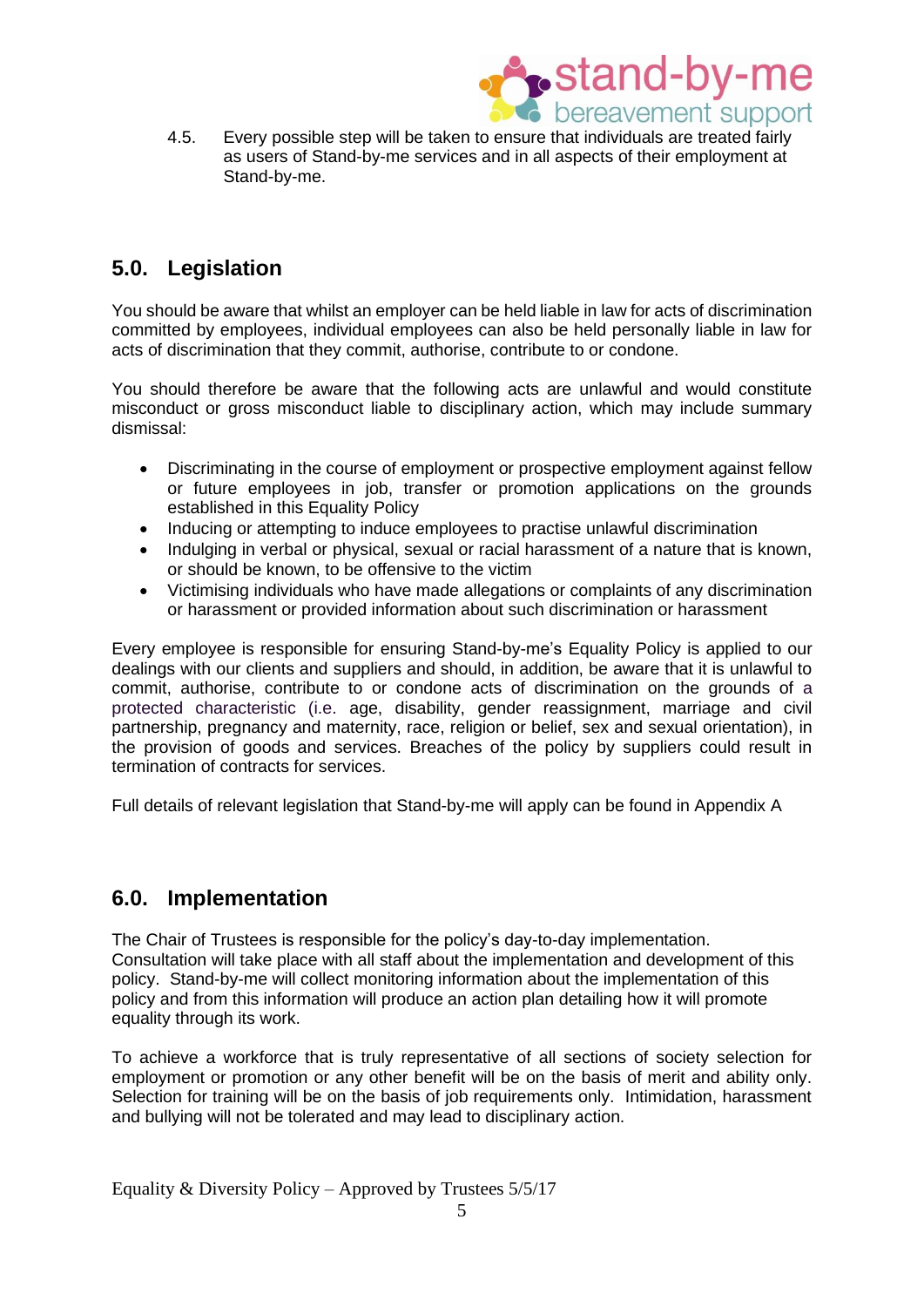

If you perceive a problem in recruitment, selection, training, promotion or the application of terms and conditions of employment you should raise it in the first instance with your line manager or another appropriate manager.

All cases of such behaviour will be investigated and we will treat all complaints fairly, quickly and with confidentiality. Any grievance arising from the Equality Policy will be dealt with using the existing Grievance Procedure.

Any employee who has taken action, in good faith, over allegations of discrimination or harassment, will not be victimised by being treated any less favourably than any other employee as a consequence of taking such action. Stand-by-me will monitor the practical effects of the policy by regularly collecting and reviewing relevant information. You are expected to co-operate in work being undertaken to monitor, review and implement this policy.

We will use our induction, supervision, appraisal and learning and development policies to ensure that staff and trustees have the skills to support good practice on equality and diversity.

We will use the supervision and appraisal process to encourage staff to make suggestions and contribute to the ways in which we promote equality as an organisation and with the users of our services.

We will ensure that venues that we use for meetings, workshops and training events are accessible and will make reasonable adjustments where necessary.

We will aim to ensure that our communications are accessible, including our web site.

We will bring this policy to the attention of our trustees, staff, volunteers, suppliers and service users when they join Stand-by-me and by making use of our communications.

We will monitor the use of our services and make use of this monitoring information when planning future developments.

#### **7.0. Review**

The Trustee Board will keep this policy under review, with input from the Management Team and staff. This review and our action plan will be included as part of our annual Business Plan.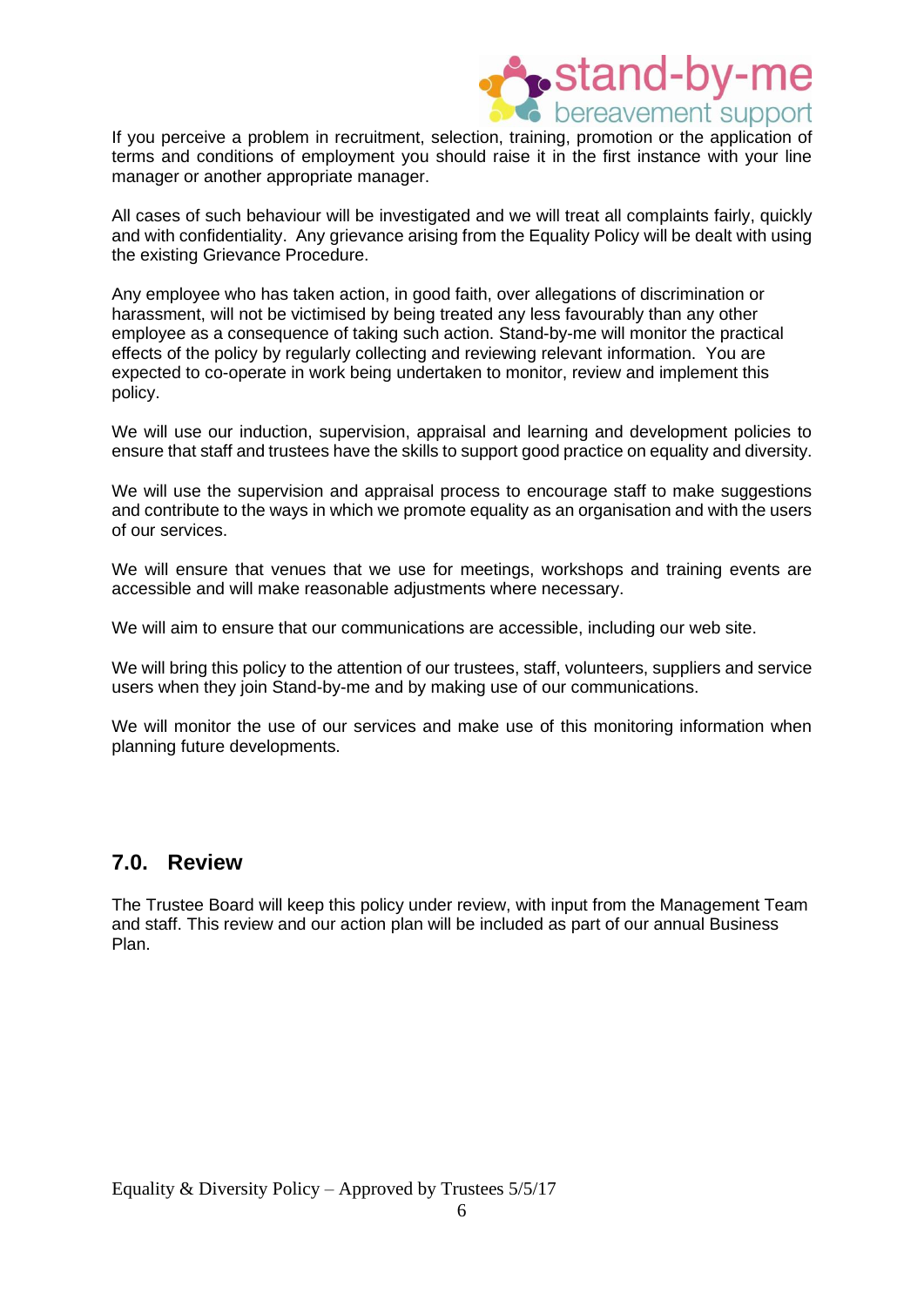

# **8.0. Appendix A**

In it employment practices and service provision Stand-by-me will take full account of the following legislation:

#### **The Equality Act 2010**

- Consolidates previous legislation. It is unlawful to treat somebody less favourably than another person because of a protected characteristic i.e. race; age; disability; gender reassignment; religion or belief; sex; sexual orientation; marriage and civil partnership; and pregnancy and maternity
- It is unlawful to discriminate against somebody because they associate with another person on grounds of age, disability, gender reassignment, race, religion or belief, sex ,sexual orientation
- It is unlawful to discriminate against somebody because others think they possess one of these protected characteristics: Age, disability, gender reassignment, race, religion or belief, sex ,sexual orientation
- It is unlawful to have a rule or policy that applies to everyone but disadvantages people with the following protected characteristics: Age, disability, gender reassignment, race, religion or belief, sex ,sexual orientation; marriage and civil partnership
- Employees can complain about behaviour that they find offensive even if it is not directed at them on the basis of the following protected characteristics: Age, disability, gender reassignment, race, religion or belief, sex ,sexual orientation
- Employers are potentially liable for harassment of their staff by people they don't employ on the basis of the following protected characteristics: Age, disability, gender reassignment, race, religion or belief, sex ,sexual orientation
- It is unlawful to treat somebody badly (victimisation) because they have made or supported a complaint or grievance under the Act (applies to all protected characteristics)

#### **Rehabilitation of Offenders Act 1974**

• Ex-offenders have certain employment rights if their convictions become 'spent', including not having to declare spent convictions and protecting them against dismissal or exclusion (with certain exceptions such as for those working with children).

#### **Part-time Workers (Prevention of Less Favourable Treatment) Regulations 2000**

• The regulations aim to ensure that part-time workers are not treated less favourably than comparable full-time workers, including having the same rates of pay and pro rata holiday entitlement.

#### **Fixed-term Employees (Prevention of Less Favourable Treatment) Regulations 2002**

Equality & Diversity Policy – Approved by Trustees 5/5/17